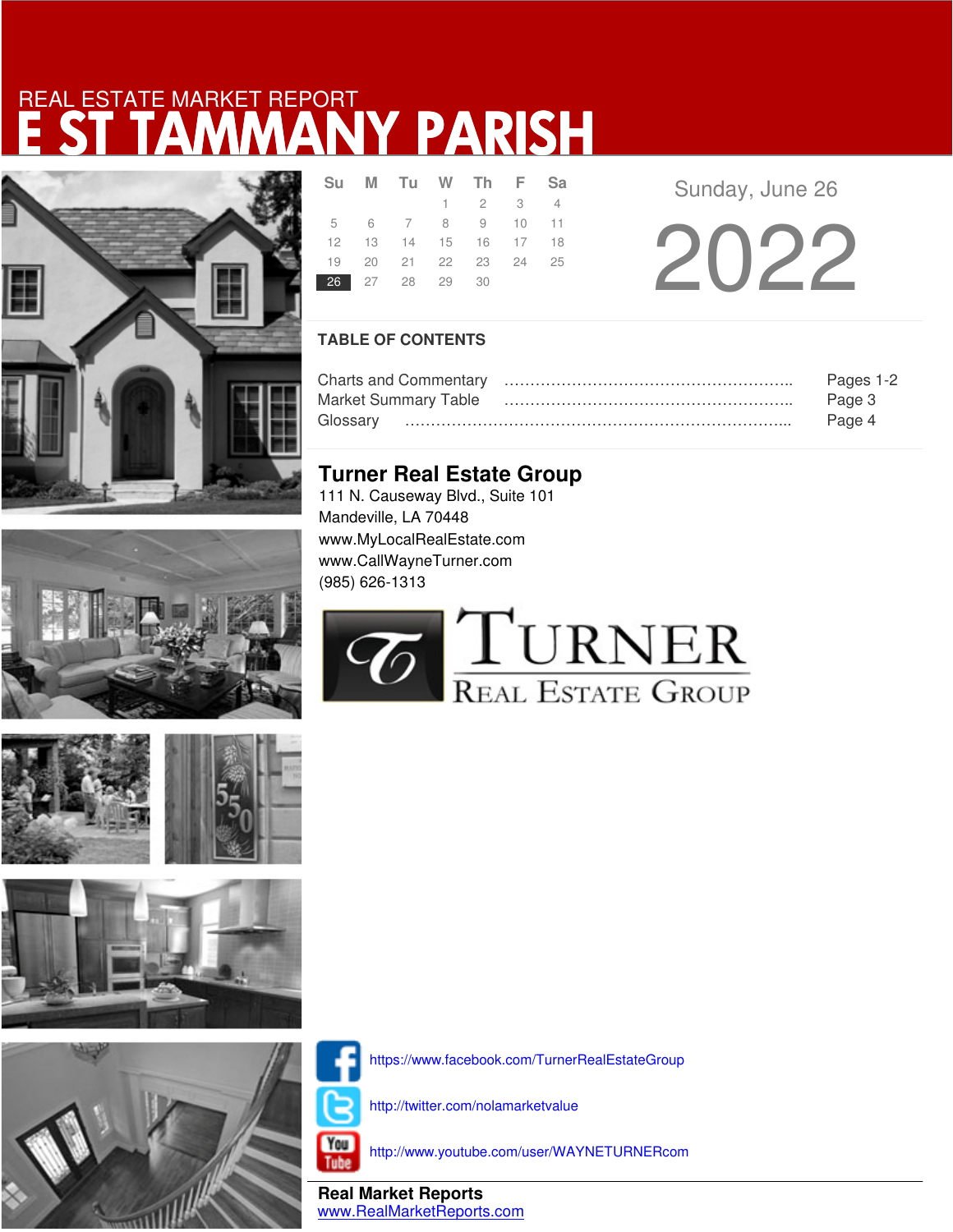# NY PARISH REAL ESTATE MARKET REPORT

Sunday, June 26, 2022

### Turner Real Estate Group (985) 626-1313

at the real estate market. Currently there are 551 sales pending in the market overall, leaving 610 listings still for sale. The resulting pending ratio is 47.5% (551 divided by 1,161). So you might be asking yourself, that's great... but what exactly does it mean? I'm glad you asked! *Let's take a look*

The pending ratio indicates the supply & demand of the market. Specifically, a high ratio means that listings are in demand and quickly going to contract. Alternatively, a low ratio means there are not enough qualified buyers for the existing supply.

**"Current inventory is described as active."**

Taking a closer look, we notice that the \$250K - \$300K price range has a relatively large number of contracts pending sale.

We also notice that the \$250K - \$300K price range has a relatively large inventory of properties for sale at 92 listings. The median list price (or asking price) for all properties in this market is \$365,000.





A total of 2055 contracts have closed in the last 6 months with a median sold price of \$295,000. Breaking it down, we notice that the \$250K - \$300K price range contains the highest number of sold listings.

Alternatively, a total of 107 listings have failed to sell in that same period of time. Listings may fail to sell for many reasons such as being priced too high, having been inadequately marketed, the property was in poor condition, or perhaps the owner had second thoughts about selling at this particular time. The \$700K + price range has the highest number of offmarket listings at 27 properties.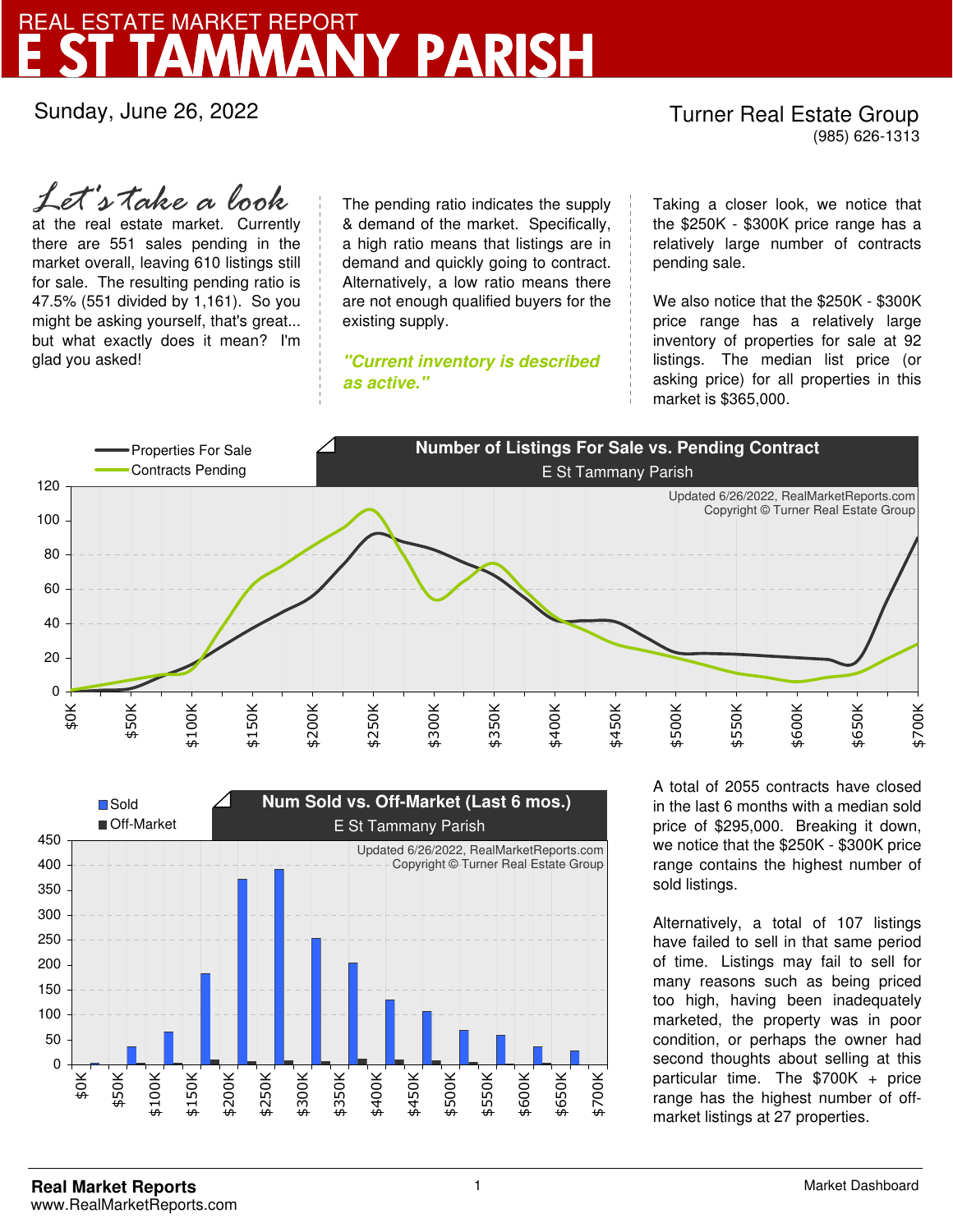## NY PARISI REAL ESTATE MARKET REPORT

Sunday, June 26, 2022

### Turner Real Estate Group (985) 626-1313

Looking at the chart to the right, you might be wondering why average days on market (DOM) is important. This is a useful measurement because it can help us to determine whether we are in a buyer's market (indicated by high DOM), or a seller's market (indicated by low DOM). Active listings (properties for sale) have been on the market for a median time of 30 days.

Analysis of sold properties for the last six months reveals a median sold price of \$295,000 and 5 days on market. Notice that properties in the \$0K - \$50K price range have sold quickest over the last six months.

The recent history of sales can be seen in the two charts below. The median sold price for the last 30 days was \$300,000 with a DOM of 5 days.

Since the recent DOM is greater than the median DOM for the last 6 months, it is a negative indicator for demand. It is always important to realize that real estate markets can fluctuate due to many factors, including shifting interest rates, the economy, or seasonal changes.



## **"The median list-to-sales ratio for this area is 99.0%."**

Ratios are simple ways to express the difference between two values such as list price and sold price. In our case, we typically use the list-to-sale ratio to determine the percentage of the final list price that the buyer ultimately paid. It is a very common method to help buyers decide how much to offer on a property.

Analysis of the absorption rate indicates an inventory of 1.8 months based on the last 6 months of sales. This estimate is often used to determine how long it would take to sell off the current inventory of properties if all conditions remained the same. It is significant to mention that this estimate does not take into consideration any additional properties that will come onto the market in the future.

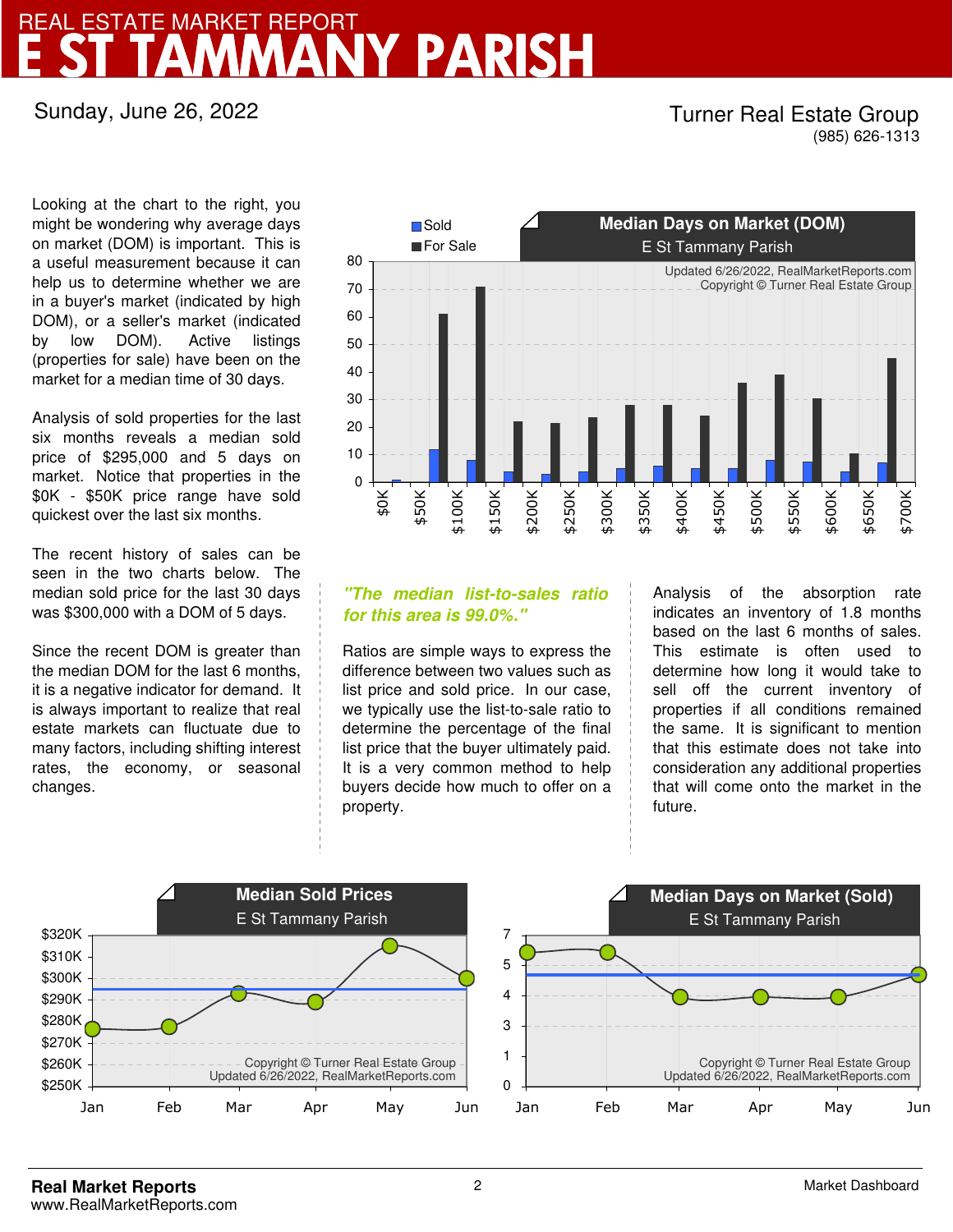# **MANY PARISH** REAL ESTATE MARKET REPORT

## Sunday, June 26, 2022

### Turner Real Estate Group (985) 626-1313

A M A A 61 79,000 \$ M 61 S 79,000 M M M M A A M M 71 133,950 \$ A 40 \$ 181,789 (a) a contract a series of  $\overline{A}$ M 22 \$ 185,000 **COMPUTER 189 AM** A 43 \$ 229,541 **example 20 area** A M 22 \$ 229,950 **85** 60% **7 372** M A 51 \$ 276,492 ... I ... A M M 24 278,845 \$ A 39 \$ 328,055 **for the second and a second assessment and a second a second and a second a second a second a second a second a second a second a second a second a second a second a second a second a second a second a seco** M 28 \$ 325.000 **C**  $\frac{1}{2}$  3. **M** 28 \$ 325.000 A 39 \$ 375,379 <br>  $75$  52% 11 204 <sup>A</sup> M 28 \$ 375,000 A 29 \$ 427,373<br>44 51% 10 130 A M 24 \$ 425,000 TV CHA 10 100 M  $4 \quad 59$  \$ 479,754 28 41% 8 107  $^{16}$ M 36 \$480,000 **20** 1.7 **0** 10 M A 44 \$ 529,974 20 47% 5 70 A M M  $4 \quad 57 \quad $583,832$  11 33% 2 60 <sup>A</sup>  $M = 31$  \$ 592.500 A 40 \$ 628,575 6 23% 4 36 A M 11 \$625,000 CONST  $\frac{1}{4}$  A 65 \$ 681,126<br>  $\frac{1}{4}$  a second 11 38% 1 28 A M 45 \$688,000 **11** 55% **1** EV M A 85 \$1,347,607 and a compact of the A  $M = 46$  \$ 997,000 Date Range (Off-Market & Sold) = 12/26/2021 to 06/26/2022  **1.8 254 9** 52% **11** \$250,000 \$299,999 **92** \$300,000 \$349,999 **83** \$ 375,379 \$350,000 \$399,999 **<sup>68</sup>** 39 **75** 19 \$ 376,728 \$ 340,779 **7** \$ 372,892 18 \$ 227,446 \$ 272,612 \$ 271,525 5 325,000 \$ 325,000 \$ \$ 226,611 100% 100% \$ 325,669 101% 100% **372** 12 99% \$185,000 \$184,000 3 229,000 \$ \$ 226,067 4 \$ 228,000 \$ 228,000 100% \$ 137,950 \$ 135,000 21 \$ 184,197 \$ 181,590 \$ 179,122 61 \$ 79,000 **61** 12 **66** 22 **3 36** \$ 127,944 88% \$ 88,000 \$ 80,000 \$ 72,000 90% 35 \$ 91,606 \$ 84,213 \$ 74,108 \$ 33,333 31,500 \$ 106%  $\frac{3}{1}$  1 \$ 25,000 \$ 25,000 \$ 30,000 3 31,500 \$ 1  $N/A$  0 3  $M$  1 \$ 25,000 **MARKET SUMMARY TABLE 551** PENDING <sup>[2]</sup> \$0 \$49,999 **0 Pend Ratio Num # Num # Num #**  $2055$  SOLD/CLOSED (last 6 months) [4] **Days on Market Original List Price Final List Price Sold/ Closed Price 107** OFF-MARKET (last 6 mos)  $^{[3]}$  ABSORPTION RATE (months of inventory) **Days on Market Current List Price** A = Average Value M = Median Value N/A = Not Available **610 ACTIVE [1] List-Sale Ratio Est.** Low High <sup>#</sup> Market Price <sup>#</sup> Ratio <sup>#</sup> <sup>#</sup> Market Price Price Price Ratio Mos. **Price Range Num #** 120% \$50,000 \$99,999 **2 7** 78% \$100,000 \$149,999 **16** 102 **13** 45% **3** 98% \$ 162,217 8 139,200 \$ \$ 138,402 \$ 131,964 95% \$150,000 \$199,999 **37** 40 22 \$200,000 \$249,999 **56** 43 **183 M** 4 \$ 185,000 \$ 184,000 \$ 180,000 98% **85** 60% **62** 63% **10 392** 51 \$ 276,492 ... 4 \$ 273,385 54% \$ 273,830 **54 106** 28 \$ 325,000 **6 100% \$ 325,000 \$ 325,000 \$ 325,000 \$ 325,000 \$ 325,000 \$ 325,000 \$ 325,000 \$ 325,000 \$ 325,000** 39% \$ 324,553 \$ 371,374 100% 28 \$ 375,000 **6 199% 11 122 M** 6 \$ 375,000 \$ 375,000 \$ 370,000 \$ 99% **204** \$400,000 \$449,999 **42** 29 \$ 427,373 19 422,583 \$ 420,176 \$ **44** 51% **10** \$ 421,506 100% 24 \$ 425,000 **6 6 6 7 6 7 6 7 6 7 6 7 8 424,950** \$ 424,200 \$ 420,000 **99% 130** \$450,000 \$499,999 **41** 59 \$ 479,754 18 476,959 \$ 473,670 \$ **28** 41% **8** \$ 472,970 100% 36 480,000 \$ 5 474,000 \$ 470,000 \$ 475,000 \$ 101% **107** \$500,000 \$549,999 **23** 44 \$ 529,974 26 4 26 \$ 537,313 \$ 527,976 **20** 47% **5** \$ 522,826 99% 39 529,000 \$ 8 526,700 \$ 525,000 \$ 525,000 \$ 100% **70** \$550,000 \$599,999 **22** 57 \$ 583,832 4 40 \$ 594,237 \$ 583,758 **11** 33% **2** \$ 575,378 99% 31 592,500 \$ 8 595,000 \$ 589,250 \$ 575,000 \$ 98% **60** \$600,000 \$649,999 **20** 40 \$ 628,575 32 638,992 \$ 624,133 \$ **6** 23% **4** \$ 623,056 100% 11 \$ 625,000 <sup>-</sup> <sup>- -</sup> 1 - 1 6 M 4 \$ 637,000 \$ 627,200 \$ 625,000 100% **36** \$650,000 \$699,999 **18** 65 \$ 681,126 58 687,075 \$ 671,043 \$ **11** 38% **1** \$ 664,904 99% 45 688,000 \$ 7 675,000 \$ 674,950 \$ 660,000 \$ 98% **28** \$700,000 + **90** 85 46 **28** 24% **27 114 114** \$ 896,250 \$ 889,000 \$ 855,000 96% **114** 44 12 \$ 896,250 \$ 1,053,710 \$ 1,035,566 \$ 1,001,396 97% **20 362,554 \$ 356,129 \$**  \$ 889,000 **107 2055 Market Averages 62 6 506,142 Market Totals 610 551 47% \$ 99% 352,986 Market Medians**  $\rightarrow$  **30 \$ 365,000 \$ 5 365,000 \$ 5 \$ 299,000 \$ 298,000 \$ 99% 295,000 N/A 0.3 1.5 1.2 0.9 1.4 2 2 3.3 3.9 4.7 1.9 2.3 2 2.2** Favors Sellers **Contains Containers** Favors Buyers

Data believed to be accurate but not guaranteed.

Status = [1] A; [2] C, U; [3] X; [4] S

County Or Parish = STTAMMANY

Dwelling Type = SGL